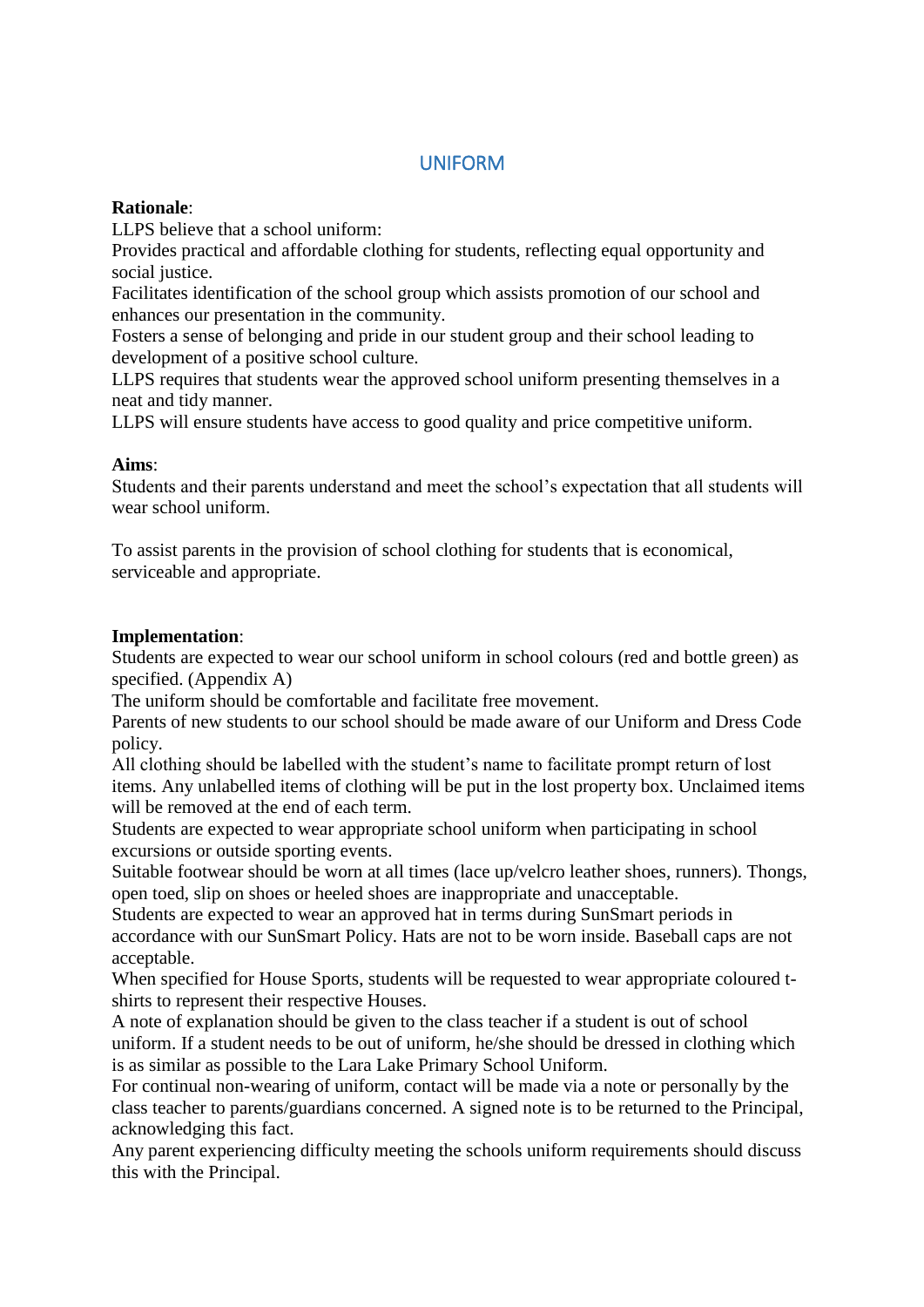Parents seeking exemptions to the Uniform Dress Code due to religious beliefs, ethnic or cultural background, student disability, health condition or economic hardship, must apply in writing to the Principal.

There should be no additional ornamentation on items of school uniform (i.e., ribbons, lace, large commercial logos, etc.) Charity badges sold at school may be worn.

All shoulder length hair should be tied up. Potentially dangerous hair ornaments must not be worn to school.

Students should not wear make-up including coloured nail polish to school. The only jewellery permitted is a watch and/or plain pierced ear-keepers, (sleepers and studs). Other visible body piercing is unacceptable.

Extreme hair colours (e.g. pink, green or purple rinses) and/or extreme hairstyles are strongly discouraged.

A special top will be reserved for use by grade 6 students.

Non-Uniform days may be organised with the permission of the Principal.

If the School Council makes a change to the dress code, students can continue to wear old uniform items for up to two years after the change. (Date of changeover needs to be publicised.)

#### **Camps and Non-Uniform days:**

Students will follow SunSmart policy requirements (i.e., hats and clothing) during SunSmart periods.

T-shirts and other clothing featuring offensive language or graphics will not be worn at school or on camps.

Singlets and tank tops are not to be worn at any time.

For safety reasons, thongs, open toed shoes, slip on shoes or heeled shoes are not to be worn.

#### **Uniform Stock Management:**

Responsibility for purchasing stock and selling of uniforms will rest with the uniform supplier and/or Business Manager who will report to the Management Sub Committee of School Council.

Uniform supply, purchase and sales has been outsourced to a an external provider Second hand stock will be available for purchase through the school's office. Parents may donate uniform items in good condition for re-sale.

Bags and Hats will be sold through the office.

School Council, through the Management Sub-Committee will evaluate regular formal and informal feedback from all members of the school community.

Observations will be noted regarding regular and appropriate wearing of uniform by all students.

# **Boys Uniform**

| <b>Summer Uniform</b>          | <b>Winter Uniform</b>          |
|--------------------------------|--------------------------------|
| Red Polo with the school logo  | Red polo with the school logo  |
| Bottle green shorts            | Bottle green track pants       |
| Bomber Jacket with school logo | Bomber Jacket with school logo |
| Rugby Top with school logo     | Rugby Top with school logo     |
| Bottle green hat               | White socks                    |
| White socks                    |                                |